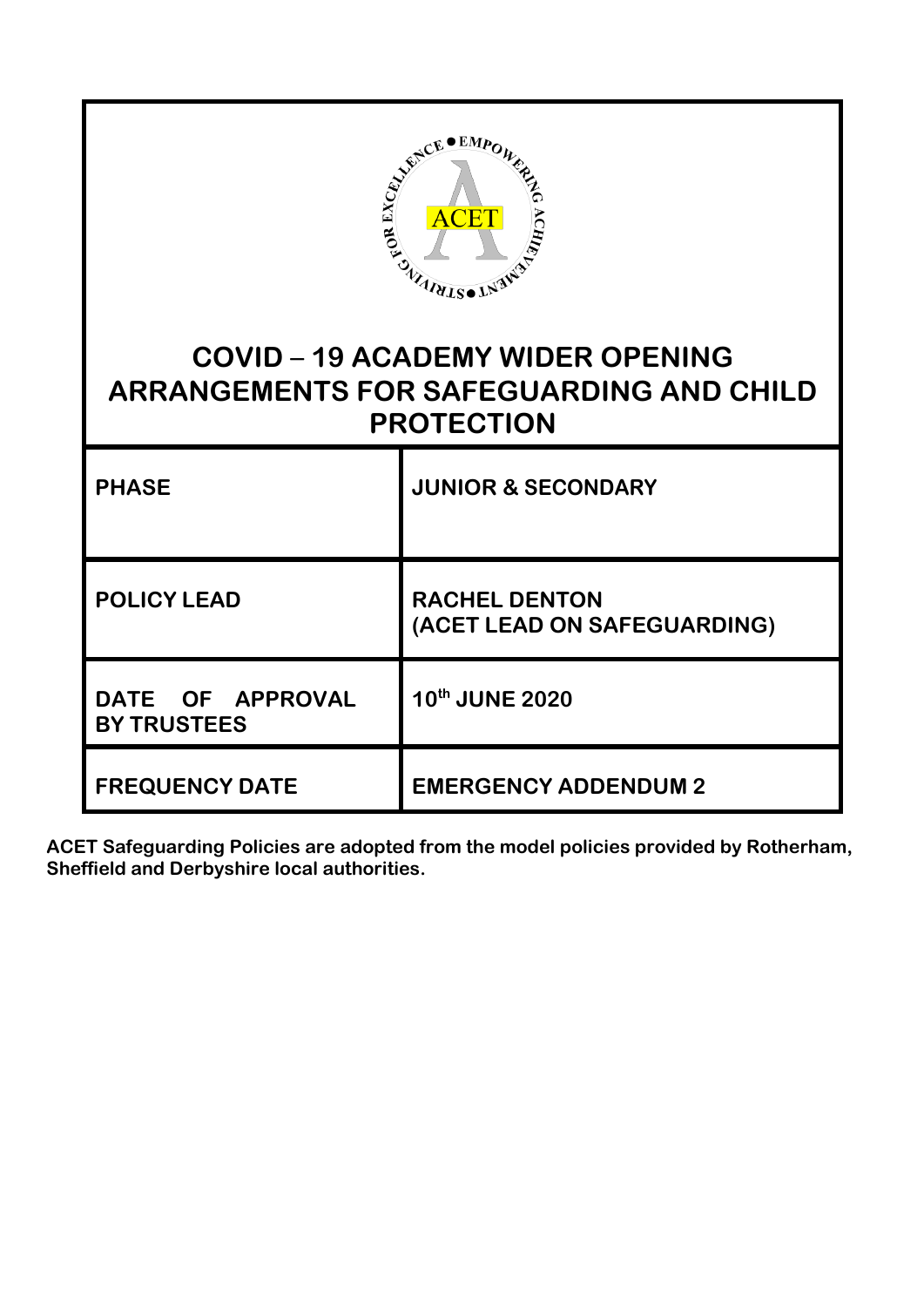## **KEY CONTACTS IN ACET ACADEMIES**

**The Designated Safeguarding Lead - ACET Rachel Denton** rdenton@swintonacademy.org

**The Trustee with Responsibility for Safeguarding - ACET Roy Dyson** (can be contacted via Clerk to Trustees)

Clerk to Trustees: Kendal Sills ACET House, 66 Holderness Drive, Aston, Sheffield, S26 2BH Tel: 0114 2872171 Email: [kendal.sills@astoncetrust.org](mailto:kendal.sills@astoncetrust.org) 

This document forms the second emergency addendum of the ACET Safeguarding and Child Protection Policy, January 2020. It provides updated guidance which is operational from  $1<sup>st</sup>$  June 2020, in preparation for the phased return to our academies of more children.

## **Context**

From 1st June 2020 schools have been directed by the Government to begin to phase in a return to attendance at school for pupils/students from reception, year 1 and year 6 in primary settings and students from Y10 and Y12 in secondary settings. These are in addition to the children of identified critical key workers and vulnerable children already supported to attend throughout the pandemic.

At ACET our primary concern is the safety and wellbeing of all of our children and all of our staff. The trust uses a risk based framework which allows each of the academies to prioritise the year groups with the greatest need in their respective reopening plans.

## **Preparation**

As part of the ACET risk based framework, all academies will complete a Safeguarding Checklist to confirm statutory compliance and relevant changes to processes prior to reopening. In addition, the academy has also:

● Ensured all staff have been part of a staff consultation conference call where plans have been shared and opportunities have been created for staff to share concerns.

• Ensured all staff have read and understood the updated safeguarding Covid-19 guidance and changes to policy shared during school closure and in preparation for reopening

● Liaised with social workers for any vulnerable pupils/students who have not been taking up the offer of a place in school - the expectation is that all these children will return to attendance in the academy (unless it is agreed by their social worker in collaboration with the academy l that there are exceptional circumstances preventing this)

● Completed and regularly reviewed individual risk assessments where a vulnerable pupil/student is not attending the academy, and conducted regular safe and well checks, ensuring all concerns are shared with the allocated social worker in a timely manner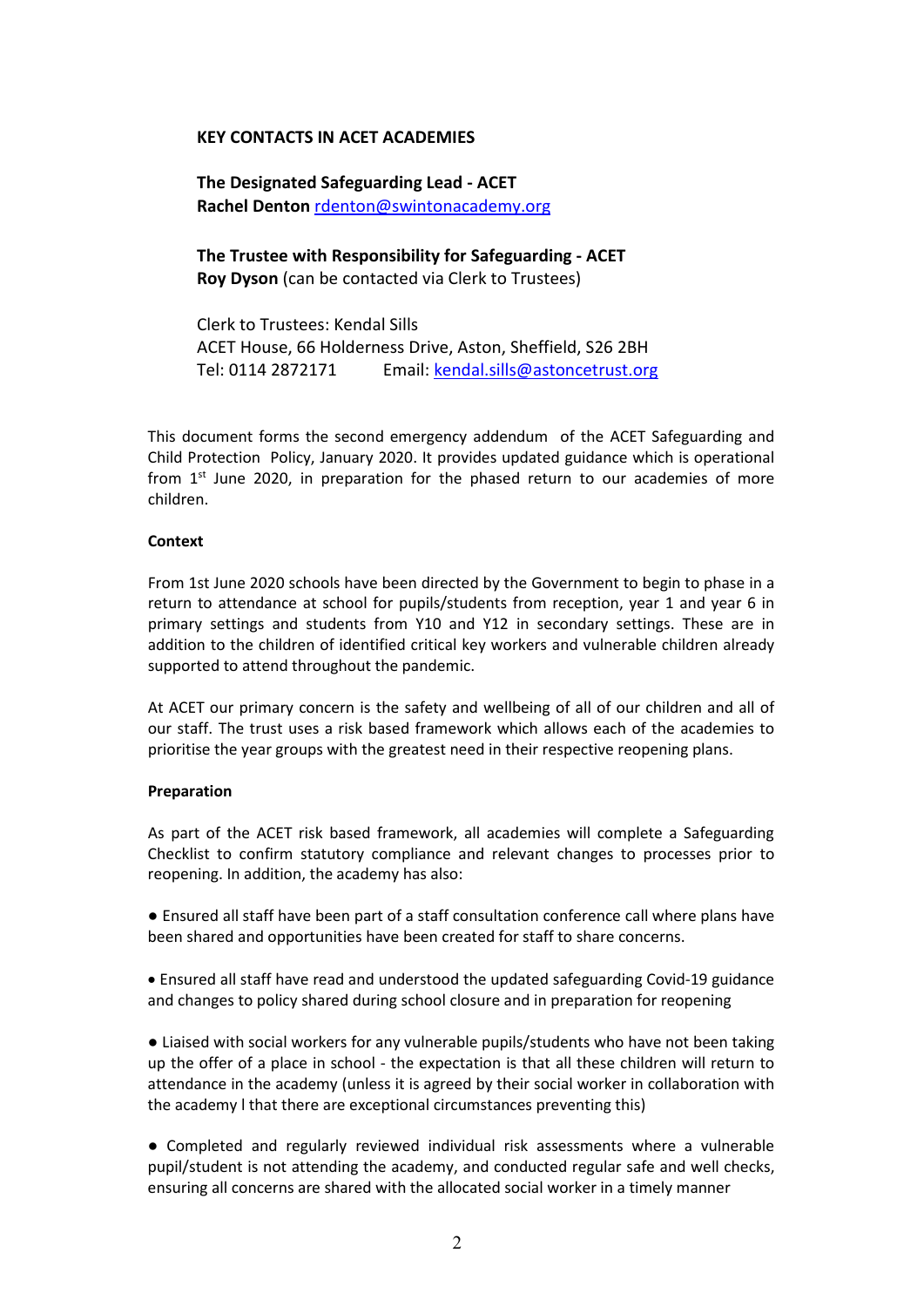● Reported any children missing in education (CME) to the Local Authority in line with statutory guidance

● Carried out individual risk assessments for pupils/students with an Education Health Care Plan (EHCP) –the expectation is that attendance is expected for all these pupils/students provided hat their needs can be as safely or more safely met in the educational environment

● Considered the well-being of staff members, made arrangements for continued working from home for those staff who have agreed that they will not return to the academy at this time based on their individual health and/or circumstances

● Ensured that additional support is available for any staff members who require it e.g. through The Employee Assist Programme.

● Reminded all staff members of safeguarding processes and procedures and what to do if they have concerns about a pupil/student or about a member of staff

● Informed parents/carers of the arrangements made, including when their child can return, their child's timetable, any specific requirements around drop off and pick up times

● Ensured the school has a minimum of 2, ideally 3 up to date emergency contact numbers should the child become unwell and display Covid-19 symptoms whilst in the academy.

The academy recognises that many pupils/students will have been affected by aspects of the pandemic and the lockdown and many will require additional support. Some pupils/students may have experienced bereavements of close family members, others may have suffered abuse or neglect which they have not been able to disclose. Some pupils/students may have experienced anxiety or distress due to the overall situation, things they have seen on social media or been told, been impacted on by difficulties their families have experienced in relation to financial matters or other family issues. Some pupils/students may find it difficult to settle back into the academic structure of school or feel anxious regarding the physical changes to classrooms and routines. Children may experience difficulties with peer relationships after a lengthy period of isolation from others their own age.

All staff will be alert to signs of stress in pupils/students and enable pupils/students to talk about how they are feeling.

Any safeguarding concerns will be passed to the DSL (or deputy DSLs) promptly and any necessary referrals made to the relevant agencies or services.

Any emerging concerns will be discussed with parents/carers in the usual way, unless the information known leads the DSL to believe this could place a pupil at risk of immediate and further harm, in which case a referral will be made to the local authority teams without delay in the usual manner.